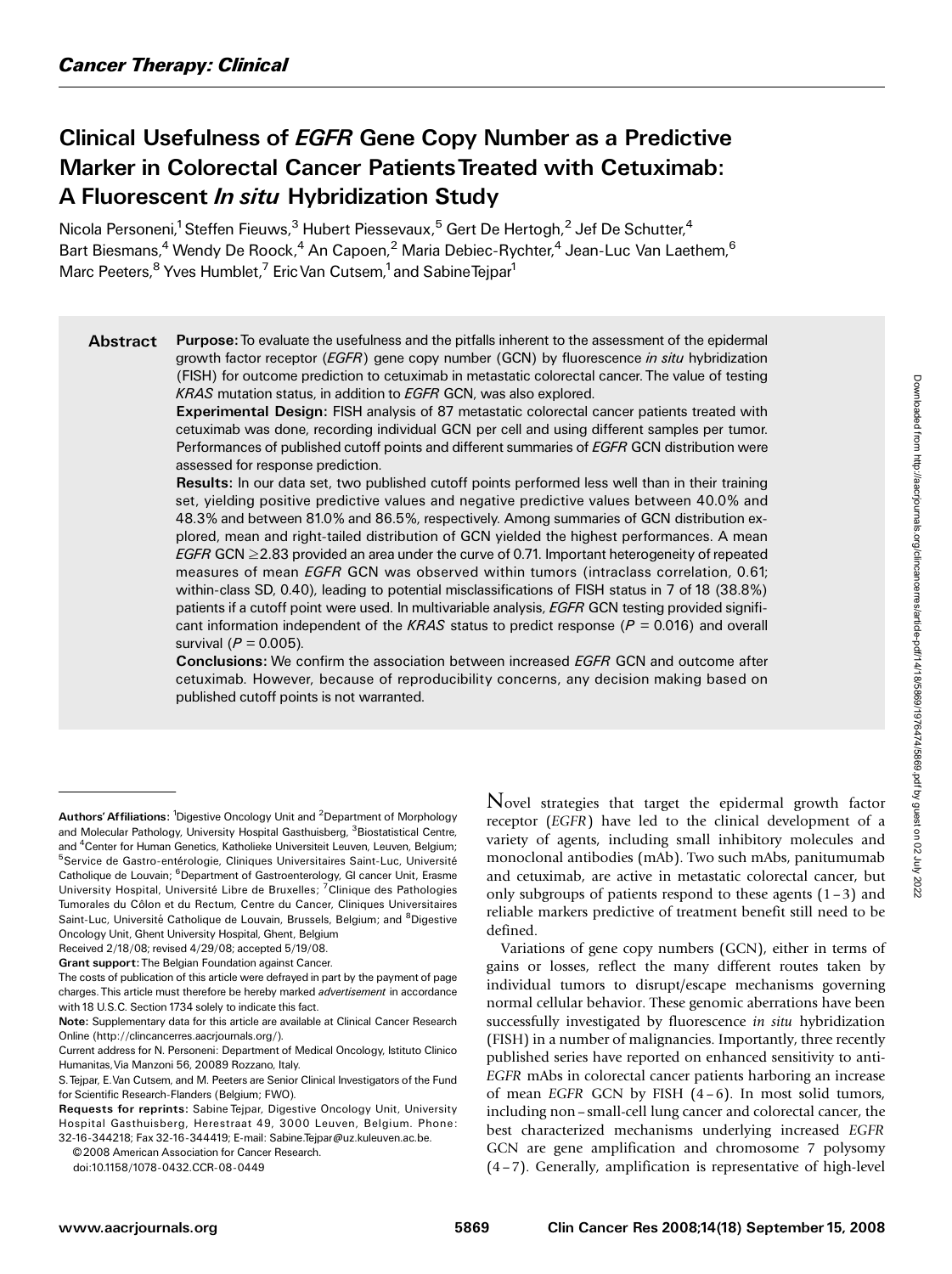genomic gain and it is readily identifiable by FISH. Conversely, polysomy mirrors variable degrees of chromosomal gains, making the evaluation of subtle changes of GCN somehow more arbitrary. Historically, the retrieval of relevant cutoff points for gene amplification and chromosome polysomy to predict outcome after targeted therapies represents a major challenge. In the field of breast cancer, this is well reflected by the debate still ongoing over the classification of HER2-positive tumors to predict trastuzumab efficacy by FISH analysis (8).

In addition, evidence from earlier studies on DNA ploidy and corresponding variations of chromosome copy number (9) indicates that copy number changes in most colorectal cancer tumors might be very heterogeneous, thereby increasing the difficulties encountered while assessing EGFR GCN. However, despite the implications of these features for the global interpretation and the reproducibility of the assay in colorectal cancer, to our knowledge, no study thus far has addressed this critical point with respect to outcome prediction after anti-EGFR mAbs.

The aim of the present study was to evaluate the clinical usefulness of EGFR GCN by FISH in predicting outcome to cetuximab. To this end, we first evaluated whether previously generated cutoff points (5, 6) could be validated in our independent series. Second, in view of the important intrapatient and interpatient variability of EGFR GCN, we assessed optimized ways of capturing and reporting individual observations and repeated the process of defining an optimal cutoff point on this data set. Furthermore, using a multivariable analysis, we explored the combined use of EGFR GCN with the KRAS mutation status of the tumor, currently one of the best-established markers for outcome prediction after cetuximab in colorectal cancer (10 – 12). Finally, we also explored the value of HER2 GCN testing, alone or in combination with EGFR GCN.

## Materials and Methods

Patients and data collection. We assessed irinotecan-refractory patients treated at four Belgian Institutions, in the setting of the following trials of cetuximab: BOND (1), SALVAGE (13), Babel, and EVEREST (14). Cetuximab was administrated as a third or subsequent line of treatment for advanced disease, alone or in combination with irinotecan. Excepting the EVEREST trial (14), where patients could receive escalating doses of cetuximab up to 500 mg/m<sup>2</sup>, all patients were treated with cetuximab at a standard loading dose of 400 mg/m<sup>2</sup>, followed by weekly infusions of 250 mg/m<sup>2</sup>. Irinotecan was administered according to doses and schedules in use before the onset of irinotecan resistance. Treatment was continued until progression of disease or toxicity occurred. Objective response was evaluated every 6 wk by computed tomography scan according to the Response Evaluation Criteria in Solid Tumors. Patient inclusion in the current study was based on the availability of sufficient formalin-fixed paraffinembedded pretreatment tumor tissue. This study was approved by the Institutional Review Board.

EGFR and HER2 by FISH. Serial sections  $(4 \mu m)$  were prepared from formalin-fixed paraffin-embedded tissue. The presence of invasive carcinoma was confirmed by a pathologist on a sequential slide stained with H&E. EGFR and HER2 GCN were investigated using the LSI EGFR SpectrumOrange/CEP 7 SpectrumGreen and LSI HER-2/neu SpectrumOrange/CEP 17 SpectrumGreen probes (Vysis), respectively. Following deparaffinization and dehydration, pretreatment and enzyme digestion were done using the SPoT-Light Tissue Pretreatment Kit (Zymed) according to the manufacturer's recommendations. Probes were applied to target area and codenatured at  $85^{\circ}$ C for 5 min before overnight hybridization at 37°C. Posthybridization washes were done in  $0.4 \times$  SSC/0.3% NP40 at 73<sup>°</sup>C for 2 min and in 2× SSC/0.1% NP40 for 1 min. Slides were counterstained with  $4^{\prime}, 6^{\prime}$ -diamidino-2-phenylindole and were stored at -20 $^{\circ}$ C before evaluation. Captures ere acquired using a Zeiss Axioplan 2 microscope (Zeiss) equipped with a charge-coupled device camera and a MetaSystem Isis software (MetaSystem). Sequential focus stacks with  $0.8$ - $\mu$ m intervals were merged into a single image to reduce thickness-related artifacts.

FISH interpretation. Probe signals were enumerated in individual nuclei if they were bright, distinct, and easily assessable against a dark background relatively free of fluorescent particles and haziness. For both EGFR and HER2, the number of hybridization signals representing genes and chromosome centromeres was determined observing four to five tumor areas selected in proximity of relevant histologic features identifiable on the H&E slide. At least 20 representative nuclei, distributed in two to three microscope contiguous fields within an individual tumor area, were selected for scoring. The number of gene copies and the number of centromeres per nucleus were individually recorded for at least 100 nuclei. Chromosome polysomy was defined as  $\geq$ 3 gene signals per nucleus paralleled by similar increases in chromosome centromere signals. EGFR and HER2 amplifications were defined according to cutoff points previously reported in non – small-cell lung cancer (15, 16).

EGFR and HER2 by immunohistochemistry. EGFR and HER2 protein expression was detected by immunohistochemistry using respectively the EGFR PharmDx kit and the Dako HercepTest (DakoCytomation) and in accordance to methods described elsewhere (17, 18). Protein expression was reported as membranous brown staining of neoplastic cells using a three-tier system ranging from 1+ (weak intensity; faint brown membranous staining) to 3+ (strong intensity; dark brown or black membranous staining producing a thick outline, complete or incomplete of the neoplastic cell). Tumors were deemed EGFR positive when  $\geq$ 1% of the tumor cells exhibited membranous staining of any intensity. HER2 protein expression was deemed positive with intensity scores of 2+ or 3+ in  $\geq$ 10% tumor cells.

KRAS mutational analysis. Mutational analysis of exon 2 (codons 12 and 13) was done as previously reported (11). Briefly, the presence of KRAS mutations was determined by an allelic discrimination assay on a 7500HT Real Time PCR System (Applied Biosystems).

Table 1. Baseline demographic characteristics of the patients who underwent FISH for EGFR, alone and in combination with HER2, and KRAS mutational analysis

| <b>Characteristic</b>                | EGFR<br>by FISH  | <b>EGFR and HER2</b><br>by FISH |  |
|--------------------------------------|------------------|---------------------------------|--|
|                                      | No. patients (%) |                                 |  |
| Sex                                  |                  |                                 |  |
| Male                                 | 49 (56)          | 37 (58)                         |  |
| Female                               | 38 (44)          | 27 (42)                         |  |
| Age, y                               |                  |                                 |  |
| Median                               | 58.6             | 56.2                            |  |
| Range                                | 25.7-80.1        | 25.7-80.1                       |  |
| Cetuximab doses (mg/m <sup>2</sup> ) |                  |                                 |  |
| 250                                  | 75 (86)          | 55 (86)                         |  |
| >250                                 | 12 (14)          | 9 (14)                          |  |
| Treatment                            |                  |                                 |  |
| Cetuximab monotherapy                | 18 (21)          | 12 (19)                         |  |
| Cetuximab and irinotecan             | 69 (79)          | 52 (81)                         |  |
| <b>KRAS</b> mutation status          |                  |                                 |  |
| Wild-type                            | 58 (67)          | 44 (69)                         |  |
| Mutant                               | 29 (33)          | 20 (31)                         |  |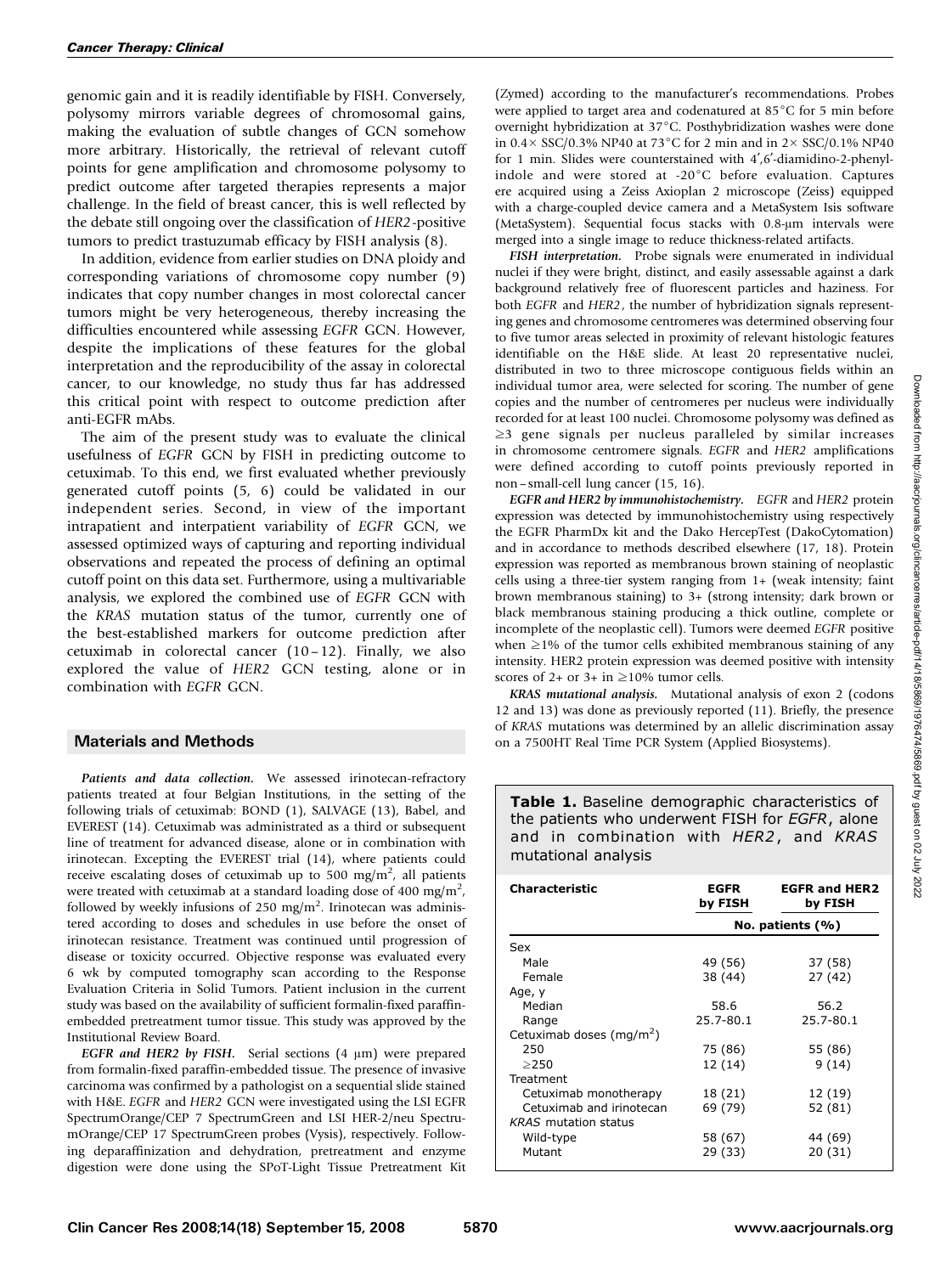Table 2. Diagnostic indices obtained when applying previously published cutoff points to the current data set

|             | <b>Score A (95% CI)</b> | <b>Score B (95% CI)</b> |
|-------------|-------------------------|-------------------------|
| Sensitivity | 80.0 (59.3-93.2)        | 56.0 (34.9-75.6)        |
| Specificity | 51.6 (38.6-64.5)        | 75.8 (63.4-85.8)        |
| <b>PPV</b>  | 40.0 (26.4-54.8)        | 48.3 (29.5-67.5)        |
| <b>NPV</b>  | 86.5 (71.2-95.5)        | 81.0 (68.6-90.1)        |
| Accuracy    | 59.8 (48.7-70.2)        | 70.1 (59.4-79.5)        |
| $c$ -index  | 0.66                    | 0.66                    |

NOTE: Score A: Sartore-Bianchi et al. (5); cutoff point, 2.47. Score B: Cappuzzo et al. (6); cutoff point, 2.92. Abbreviations: PPV, positive predictive value; NPV, negative predictive value.

Statistical analysis. The distribution of gene copies per nucleus was summarized using various indices of location and variability, including the mean, median, SD, maximum GCN in an individual cell, and a set of percentiles representing the right tail of the distribution. To verify which of these summary statistics (called indices in the remainder) was most informative to predict response, a separate logistic regression model was constructed for each of them. The presence of amplification was added as a binary predictor. Nonlinear relations were allowed using restricted cubic splines (19). For each model, the performance was quantified by the c-index, which represents the area under the curve, with values ranging between 0.5 (fortuitous prediction) and 1 (perfect discrimination). Likelihood ratio tests were done to verify whether the combinations of different indices significantly provide supplementary information. Cutoff points were determined by means of the receiver operating characteristics (ROC) curve analysis, and a nonparametric bootstrap procedure was followed to construct a 95% confidence interval (95% CI). Exact 95% CIs were constructed for diagnostic indices including sensitivity, specificity, positive predictive value, and negative predictive value. When two or more samples were available per patient, data from only one sample were randomly retained in the analysis. Spearman correlations were calculated to explore the relation between continuous variables. Using the term ''class'' to indicate tumor samples and patients, intraclass correlations and corresponding withinclass SDs were calculated to quantify the within-tumor and withinpatient heterogeneities observed in repeated measures of the mean EGFR GCN. Briefly, the intraclass correlation represents the ratio of the variance between the classes (for instance, the variance between tumor samples) and the total variance. The latter is the sum of the betweenclass variance and within-class variance (e.g., the variance of the tumor areas within an individual sample). Progression-free survival was defined as the time between the first day of cetuximab treatment until either progression of disease, death from any cause, or last radiologic assessment. Overall survival was defined as the period from start of cetuximab until death. Kaplan-Meier plots were constructed for progression-free survival and overall survival and compared between groups using the log-rank test. A logistic regression model for objective response and a Cox regression model for survival including the interaction between mean EGFR GCN and KRAS mutation status were used. All analyses were done using the statistical package SAS (version 9.1.3).  $P < 0.05$  was considered significant.

## **Results**

## Patient population

Overall, 96 patients were evaluated, of which 87 successfully underwent EGFR testing on 112 samples whereas 76 underwent HER2 testing on 88 samples. Concomitant EGFR and HER2 testing was done in 64 patients. Their baseline and treatment characteristics are summarized in Table 1. Prevalent tumor histology was adenocarcinoma not otherwise specified (95%) whereas other histologic types were classified as mucinous (4%) or adenosquamous carcinoma (1%). For patients treated with cetuximab alone or in combination with chemotherapy, objective response rates were 16.7% (3 of 18) and 31.9% (22 of 69), median progression-free survival were 3.5 (95% CI, 2.8-5.5) and 5.5 (95% CI, 3-6.9) months, and median overall survival were 15 (95% CI, 12-24) and 21 (95% CI, 12-30) months, respectively.

## EGFR gene copy number and protein expression

EGFR expression by immunohistochemistry was determined in 72 samples; 65 samples were deemed EGFR positive and 7 were EGFR negative. There was no significant correlation between EGFR staining intensity and any level of mean EGFR GCN considered (Spearman correlation = -0.21;  $P = 0.26$ ), with the exception of four samples (originating from two patients) displaying EGFR amplification, all of which also exhibited a strong staining (3+) by immunohistochemistry. Interestingly, in one of these four samples, immunohistochemical staining showed regional patterns with strong intensity, perfectly overlapping with well-delimited tumor areas of gene amplification on a sequential FISH slide. In contrast, surrounding regions showing polysomy, instead of amplification, exhibited only moderate staining at the protein level. Furthermore, in one patient, we observed that EGFR amplification observed in the primary tumor was conserved in the corresponding liver metastasis.

#### Testing the performance of previously published approaches for response prediction

When tested in the current independent series, two cutoff points based on mean GCN previously published (5, 6)

Table 3. Median progression-free survival and overall survival obtained when applying previously published cutoff points to the current data set

| Score   |                                                                                                                                  | Progression-free survival (mo) |              | <b>Overall survival (mo)</b> |              |
|---------|----------------------------------------------------------------------------------------------------------------------------------|--------------------------------|--------------|------------------------------|--------------|
|         |                                                                                                                                  | Median (95% CI)                | P (log-rank) | Median (95% CI)              | P (log-rank) |
| Score A | <cutoff point<="" td=""><td><math>3.9(2.8-5.5)</math></td><td>0.34</td><td><math>8.4(5.3-14.2)</math></td><td>0.34</td></cutoff> | $3.9(2.8-5.5)$                 | 0.34         | $8.4(5.3-14.2)$              | 0.34         |
|         | $\geq$ Cutoff point                                                                                                              | $5.5(3.7-6.9)$                 |              | $9.1(6.9-12.8)$              |              |
| Score B | <cutoff point<="" td=""><td><math>4.3(2.8-5.5)</math></td><td>0.42</td><td><math>8.5(5.7-12.6)</math></td><td>0.23</td></cutoff> | $4.3(2.8-5.5)$                 | 0.42         | $8.5(5.7-12.6)$              | 0.23         |
|         | $\geq$ Cutoff point                                                                                                              | $5.5(2.8-8.3)$                 |              | $9.6(6.2 - 13.7)$            |              |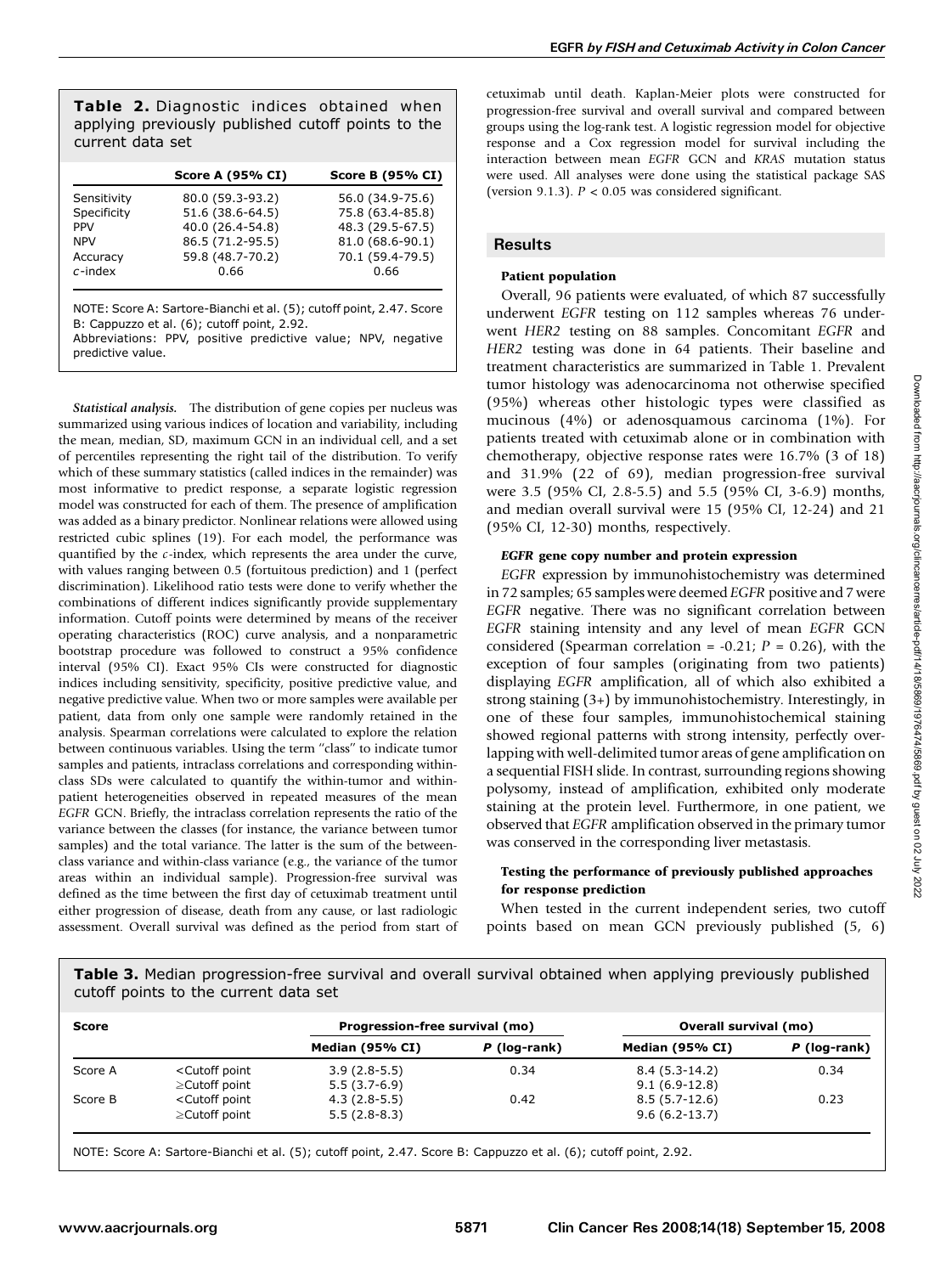

Fig. 1. Visualization of the relation between the mean of the mean *EGFR* gene copy number and the SD obtained in patients with multiple tumor samples originating either from the same or different tumor sites.

provided the performance indices reported in Table 2 for response prediction. Moreover, when applied to our series, neither cutoff point significantly predicted outcome in terms of progression-free survival and overall survival (Table 3).

## EGFR gene copy number heterogeneity within a sample and within a patient

(a) Within-sample heterogeneity. To assess the withinsample heterogeneity, we considered the variability of mean EGFR GCN obtained in multiple tumor areas from individual tumor samples. To this end, we used 27 slides submitted to FISH analysis, where two to five tumor areas had been assessed separately, each with a number of counted cells ranging from 19 to 50 (median, 20.5). Overall, data on 120 different tumor areas were available (Supplementary Table S4). A relevant heterogeneity of mean EGFR GCN among different tumor areas belonging to the same slide was observed. The intraclass correlation equaled 0.76, whereas the within-sample SD of the mean EGFR GCN equaled 0.29. In particular, this latter finding implies that 95% of the mean EGFR GCN values obtained from various tumor areas will cover the range (-0.58; +0.58) around the true mean EGFR GCN of the tumor sample.

(b) Within-patient heterogeneity. To assess the withinpatient heterogeneity, we considered the variability of mean EGFR GCN obtained in multiple samples belonging to the same tumor. To this end, we considered a set of 17 patients, among which 6 had three samples available and 11 had two samples. Multiple samples included in this analysis originated either from the same site or from different sites (Supplementary Table S5). Mean EGFR GCN were based on 100 nuclei counted on slides from each sample considered. The intraclass correlation equaled 0.61, whereas the within-patient SD of the mean EGFR GCN equaled 0.40. This implies that 95% of the mean EGFR GCN values obtained from multiple samples of the same tumor will cover the range (-0.80; +0.80) around the true mean EGFR GCN of the tumor.

In addition, we hypothesized that the within-patient heterogeneity might be inflated because the multiple samples

considered could originate from the primary tumor, from metastases, or both. Therefore, should there be a systematic difference in mean EGFR GCN between primary tumors and related metastatic lesions, then part of the reported withinpatient SD originates from this difference. However, after correcting for a possible systematic difference, the recalculated intraclass correlation and the within-patient SD did not change and were equal to 0.61 and 0.40, respectively. Note that a Mann-Whitney U test confirmed that there is no evidence to claim a difference between primary or metastatic tumor samples in terms of mean EGFR GCN ( $P = 0.97$ ).

Lastly, we found that, independently from the origin of an individual tumor block, the within-patient variability depends on the mean EGFR GCN level (Spearman correlation = 0.65;  $P = 0.005$ ; Fig. 1).

## Exploring alternatives of reporting EGFR gene copy number for response prediction

Given the relevant heterogeneity of EGFR GCN, we reasoned that summaries of the GCN distribution other than the mean could be predictive for response. To test the hypothesis that increases of EGFR GCN in a limited subset of cells would be more predictive of response, we explored the diagnostic performance of the decision rule ''the proportion of cells, having a GCN higher than a specific value  $r$ , being higher than some value s.'' In other words, this rule allows to analyze the predictive value of specific increases of GCN within subsets of polysomic cells. However, among all possible combinations of cutoff points  $r$  and  $s$  explored, the highest  $c$ -index reached was equal to 0.71, which did not outperform the use of the mean EGFR GCN (Supplementary Table S6).

The mean EGFR GCN and the statistics summarizing the right tail of the EGFR GCN distribution (i.e., the 95th percentile and the highest GCN in an individual cell) eventually contained the highest amount of information to predict response. In fact, the c-index equaled 0.738 and 0.732 for the mean and the 95th percentile EGFR GCN, respectively. Allowing a more flexible (i.e., nonlinear) relation between the



Fig. 2. Progression-free survival in EGFR FISH - positive and EGFR FISH - negative patients, according to the cutoff point of 2.83 mean GCNidentified by the ROC analysis.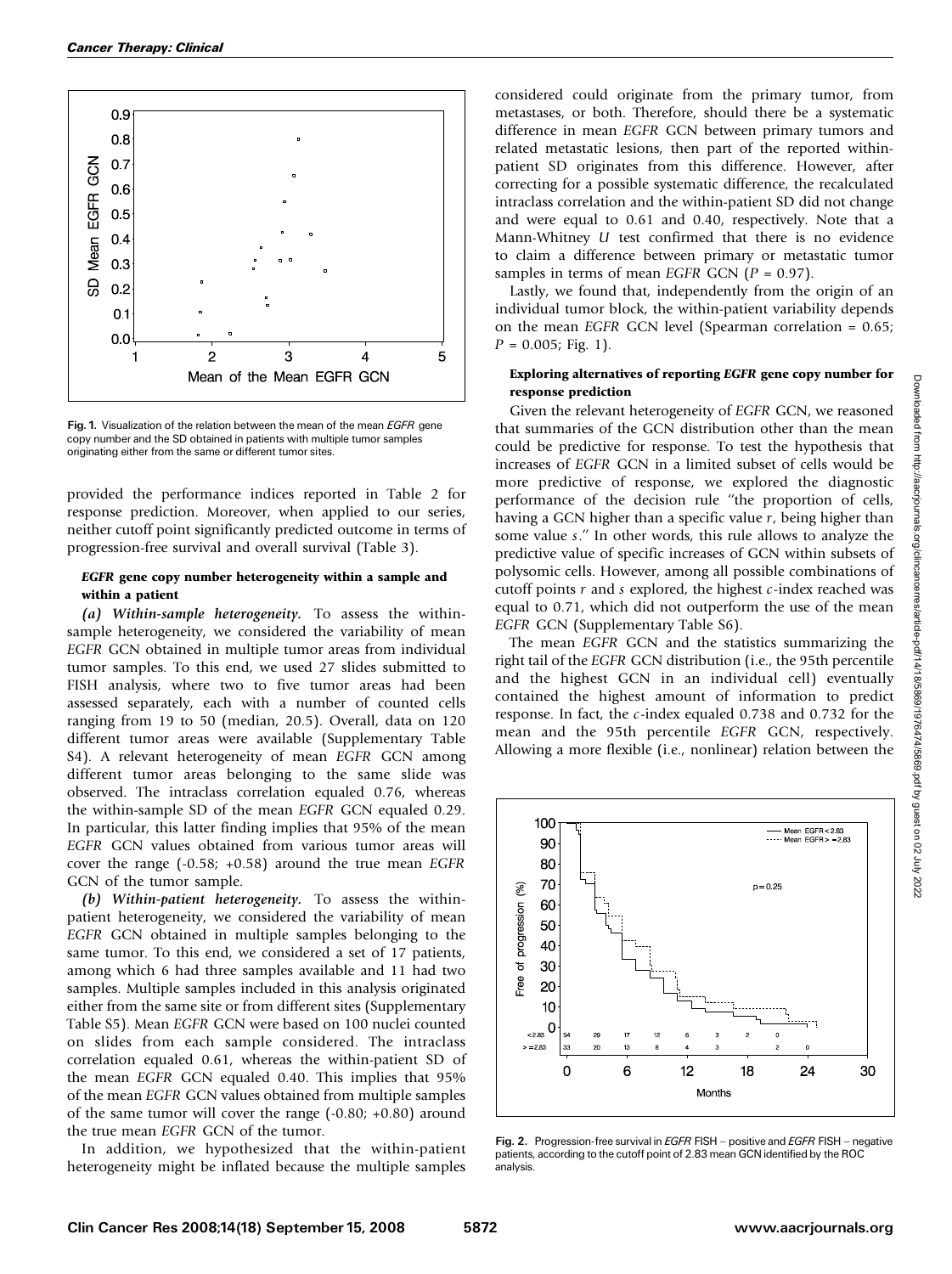

Fig. 3. Overall survival in EGFR FISH - positive and EGFR FISH - negative patients, according to the cutoff point of 2.83 mean GCN identified by the ROC analysis.

summary statistic and outcome did not substantially increase the  $c$ -index. Note that compared with the mean GCN, the highest GCN in an individual cell and the 95th percentile represent less attractive parameters to evaluate because their values are dependent on the number of cells counted, whereas the mean GCN is not. Given these reasons, we elected to use only the mean GCN for further outcome prediction.

#### Defining a cutoff point for mean EGFR gene copy number to predict response

Using ROC curve analysis, a mean EGFR GCN  $\geq 2.83$ (95% CI, 2.26-3.19) was found to be the most suitable cutoff point to discriminate between responders and nonresponders ( $c$ -index = 0.71). According to this cutoff point, sensitivity was equal to 17 of 25 (68%; 95% CI, 46.5-85.1%), specificity to 46 of 62 (74.2%; 95% CI, 61.5-84.5%), positive predictive value to 17 of 33 (51.5%; 95% CI, 33.5-69.2%), negative predictive value to 46 of 54 (85.2%; 95% CI, 72.9-93.4%), and overall accuracy was 63of 87 (72.4%; 95% CI, 61.8-81.5%). Similar performances were observed using the most suitable cutoff point that represents the percentage of cells displaying chromosome 7 polysomy, found to be equal to 56% (Supplementary Table S7). Due to the strong correlation existing between the mean EGFR GCN and the 95th percentile GCN (Spearman  $\rho = 0.85$ ;  $P < 0.0001$ ), or the percentage of cells exhibiting chromosome 7 polysomy (Spearman  $\rho$  = 0.85; P < 0.0001), the combination of these sources of information to improve response prediction did not turn out to be meaningful.

According to the ROC-based cutoff point that was generated to predict response, longer progression-free survival (median, 5.5 versus 4.0 months;  $P = 0.25$ ; Fig. 2) and overall survival (median, 10 versus 8.3 months;  $P = 0.037$ ; Fig. 3) were observed in patients with high mean GCN. Note that due to the within-patient heterogeneity of the mean EGFR GCN, the use of a cutoff point can easily lead to another classification (FISH+ or FISH-) of a patient depending on the sample used. In fact, in 7 of 18 (38%) patients having at least two tumor samples available, we observed a discrepancy in the obtained classification (Fig. 4).

#### HER2 gene amplification and protein expression

HER2 amplification was detected in samples from 4 of 76 (5.2%) patients tested; 3 of them, who were concomitantly tested by immunohistochemistry, displayed a positive HER2 staining. Conversely, immunohistochemical staining was negative in 35 patients, none of which exhibited HER2 amplification.

#### HER2 gene copy number for response prediction

With respect to various indicators of HER2 GCN, similar analyses for response prediction were made as for EGFR GCN (data not shown). Mean HER2 GCN taken as a single predictor yielded only a very weak c-index of 0.617. Interestingly, in four patients with HER2 amplification, the mean EGFR GCN was  $\geq$ 2.83, but no response was observed on cetuximab-based therapy. Because EGFR and HER2 mean GCN were found to be only partially related ( $R^2$  = 0.21, Pearson correlation squared), we reasoned that coupling EGFR and HER2 information might improve the predictive value of the assessment. Adding to mean EGFR GCN and EGFR amplification the combined information on mean HER2 GCN and HER2 amplification significantly increased the *c*-index (0.746;  $P = 0.036$ ). Nevertheless, this increase was largely due to HER2 amplification, but not to HER2 gains deriving from chromosome 17 polysomy. This is reflected by the fact that only the addition of the HER2 amplification, but not mean HER2 GCN, yielded a significant increase of the *c*-index ( $P = 0.018$ ).

#### Combination of EGFR gene copy number and KRAS mutational status for response and survival prediction

All 87 patients successfully tested for EGFR by FISH were also tested for KRAS mutational status. The median mean EGFR GCN was 2.26 in KRAS-mutant tumors and 2.77 in tumors with a KRAS-wild-type status (Mann-Whitney U test,  $P = 0.022$ ). In contrast, no significant difference was observed in HER2 mean GCN according to KRAS status ( $P = 0.15$ ). None of 29 (33%) mutant patients responded; hence, no effect of mean EGFR GCN could be observed. Conversely, among



Fig. 4. Classification of the FISH status according to the 2.83 mean EGFR gene copy number cutoff point in multiple samples belonging to the same tumor. The vertical and horizontal dashed lines are representative of the 2.83 mean GCN cutoff point identified by the ROC analysis.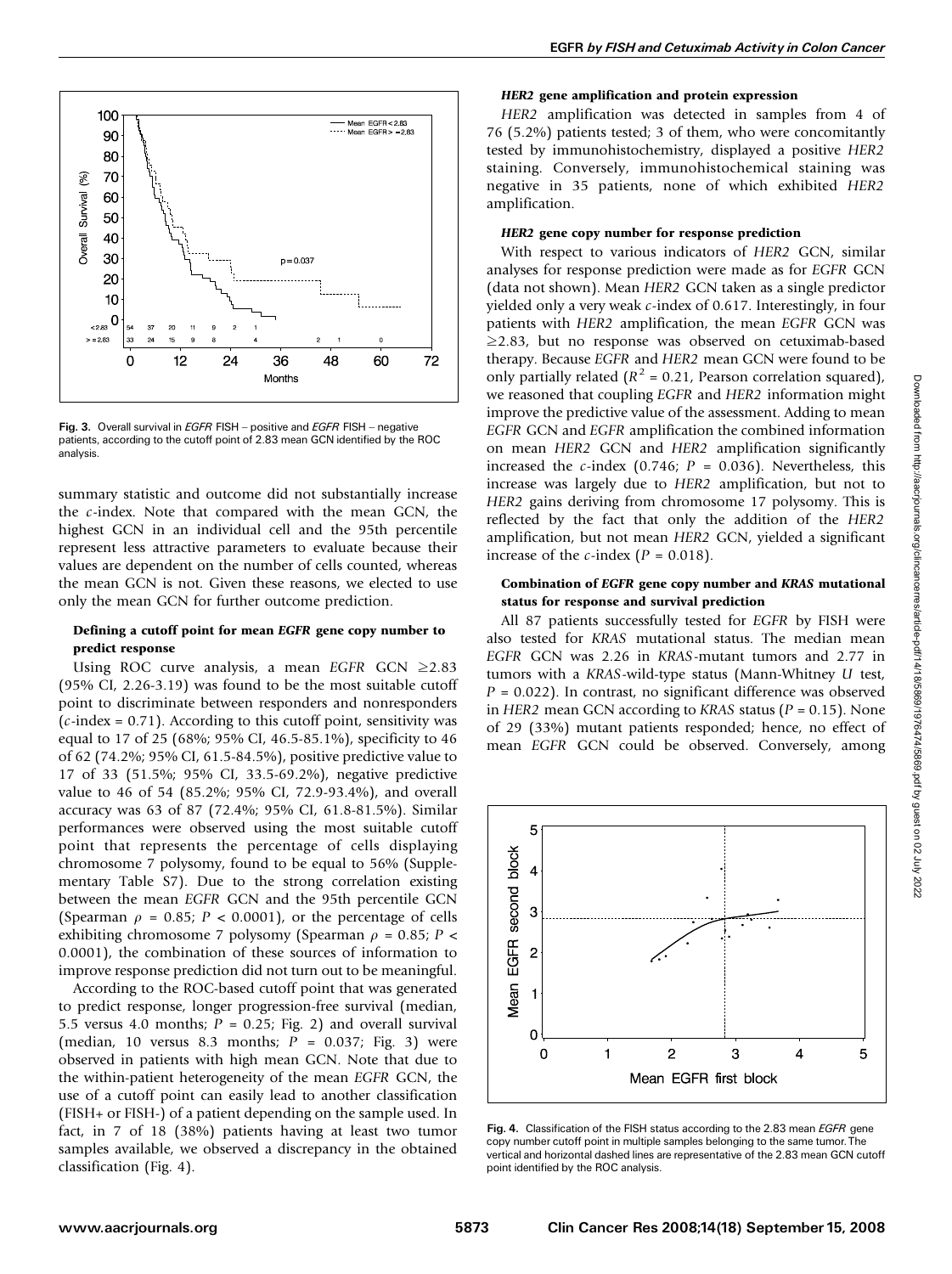58 (67%) KRAS-wild-type patients, 63% (17 of 27) of those with a mean EGFR GCN  $\geq$ 2.83 responded, compared with 26% (8 of 31) patients with a mean EGFR GCN <2.83. ROC analysis on the 58 KRAS-wild-type patients indicated a cutoff point of 2.76 mean EGFR GCN, with sensitivity equal to 72.0% (95% CI, 50.6-87.9%), specificity to 66.6% (95% CI, 48.1-82.0%), positive predictive value to 62.0% (95% CI, 42.2- 79.3%), negative predictive value to 75.8% (95% CI, 56.4- 89.7%), and the  $c$ -index equal to 0.69.

A logistic regression model including KRAS mutation status, dichotomized EGFR GCN, and their interaction indicated that, once KRAS status is known, the mean EGFR GCN still contributes information for the prediction of objective response  $(P = 0.016)$ . In a Cox regression model including the interaction between mean EGFR GCN and KRAS status, mean EGFR GCN still contributes information also for overall survival  $(P = 0.005)$ , but not for progression-free survival  $(P = 0.14)$ . An interaction between EGFR GCN and KRAS mutation status was observed for overall survival  $(P = 0.002)$ and progression-free survival ( $P = 0.056$ ), indicating that the relation between mean EGFR GCN and survival differs between wild-type and mutant patients. In fact, in KRAS-wild-type patients, a FISH-positive status was related with longer median overall survival (13.3 versus 8.4 months;  $P = 0.019$ ) and a nonsignificant increase in progression-free survival (6.9 versus 4.4 months;  $P = 0.16$ ). However, in KRAS-mutant patients, a mean EGFR GCN  $\geq$ 2.83 was related with shorter median progression-free survival (2.8 versus 3.9 months;  $P = 0.084$ ) and overall survival (3.8 versus 7.5 months;  $P = 0.006$ ).

## **Discussion**

In this study, the primary aim was to explore the use of the FISH assay in predicting outcome after cetuximab-based therapy for metastatic colorectal cancer. Testing the performance of specific cutoff points of mean EGFR GCN previously reported (5, 6), we found that the implementation of this marker in clinical practice is challenging. Nevertheless, our results do also confirm that there is evidence of a relationship between increased EGFR GCN and cetuximab efficacy.

Although EGFR amplification is readily identifiable by FISH analysis, in keeping with previous series (6, 20, 21), this genomic aberration was detected only in 2 (2.2%) patients, both responding to cetuximab. This seems to reflect the current knowledge on the DiFi cell line, which is unique among several colorectal cancer cell lines because it displays both high-level EGFR amplification and high levels of EGFR protein expression (22). Importantly, the DiFi cell line, previously established from a patient with familial adenomatous polyposis (23), is highly sensitive to growth inhibition by the anti-EGFR mAbs C225 (24), cetuximab (4), and ICR62 (22). These data therefore favor the hypothesis of a mechanistic link between high-level EGFR amplification, strong protein expression, and mAb activity. Similar to Moroni et al. (4), in one patient we detected a regional pattern of EGFR amplification and overlapping strong protein expression, which well underscores the relationship with protein overexpression but also questions whether a single tumor cross section analysis can be representative of the whole tumor sample.

Beside amplification, which is restricted to a very small subset of patients, other genomic aberrations may be involved in

sensitivity to cetuximab. In fact, two recent studies (5, 6) have suggested the association between EGFR genomic gains, mainly resulting from chromosome 7 polysomy, and outcome after anti-EGFR mAbs. Two distinct cutoff points representative of increased GCN have been indicated to predict objective response. We sought to determine the performance of each of the aforementioned cutoff points and verify their applicability in an independent set of patients. However, for different diagnostic indices examined, we found overall low performances (Table 2). We also found that neither cutoff point thus far published would provide an adequate outcome prediction in terms of survival (Table 3). Three main reasons can explain these low performances: First, it is widely accepted that a validation set generally provides less optimistic results than the training set where an individual cutoff point is generated. Second, in the absence of guidelines, differences related to the scoring methodology are possible, thereby affecting the reproducibility of the assay as well as its diagnostic performances. Lastly, with respect to the cutoff point by Sartore-Bianchi et al. (5), due to technical issues discussed by Cappuzzo et al. (6), it might be the case that this specific cutoff point, generated on 2  $\mu$ m-thick sections, is not reproducible in studies like ours, which considered thicker sections. Eventually, a third cutoff point, consisting of 2.83 mean GCN, was indicated by ROC analysis on our data set as the best predictor of response. However, although three different cutoff points have been retrieved, the 95% CIs around sensitivity and specificity yielded by each cutoff point also include the diagnostic indices yielded by other cutoff points, thus indicating that results from these three studies are consistent.

According to our ROC curve analysis generated on objective response, we found a nonsignificantly improved progressionfree survival (Fig. 2) and a significantly longer overall survival in patients harboring increased mean EGFR GCN (Fig. 3). Conflicting results have been reported on the potentially prognostic role of EGFR GCN in colorectal cancer. In the study by Sartore-Bianchi et al. (5), EGFR GCN by FISH did not affect the progression-free survival of 34 patients receiving only best supportive care. Conversely, in a similar cohort of patients treated by cetuximab, EGFR GCN by quantitative PCR showed a significant relationship with overall survival, although in that study no other relationship with objective response or progression-free survival was detected (13). Further investigations in the setting of chemotherapy-alone trials will be needed to clarify this issue.

As suggested by previous studies on DNA ploidy (9), EGFR GCN within individual colorectal cancer tumors might be represented in an extremely heterogeneous fashion. Our data, summarized by the intraclass correlation within a tumor sample and within a patient, along with the respective SD, support these earlier findings and led us to explore the possibility that a small subgroup of cells, which would not be picked up by a global measure of GCN, would drive the response to cetuximab. However, despite the attempts to test several summaries of the GCN distribution other than the mean, we could not identify one that might provide better performance indices than the mean GCN itself. Additionally, the relation between the mean of the mean EGFR GCN and the SD obtained in patients with multiple tumor samples (Fig. 1) suggests that the heterogeneity of GCN is a function of the level of GCN. This would imply that samples from tumors with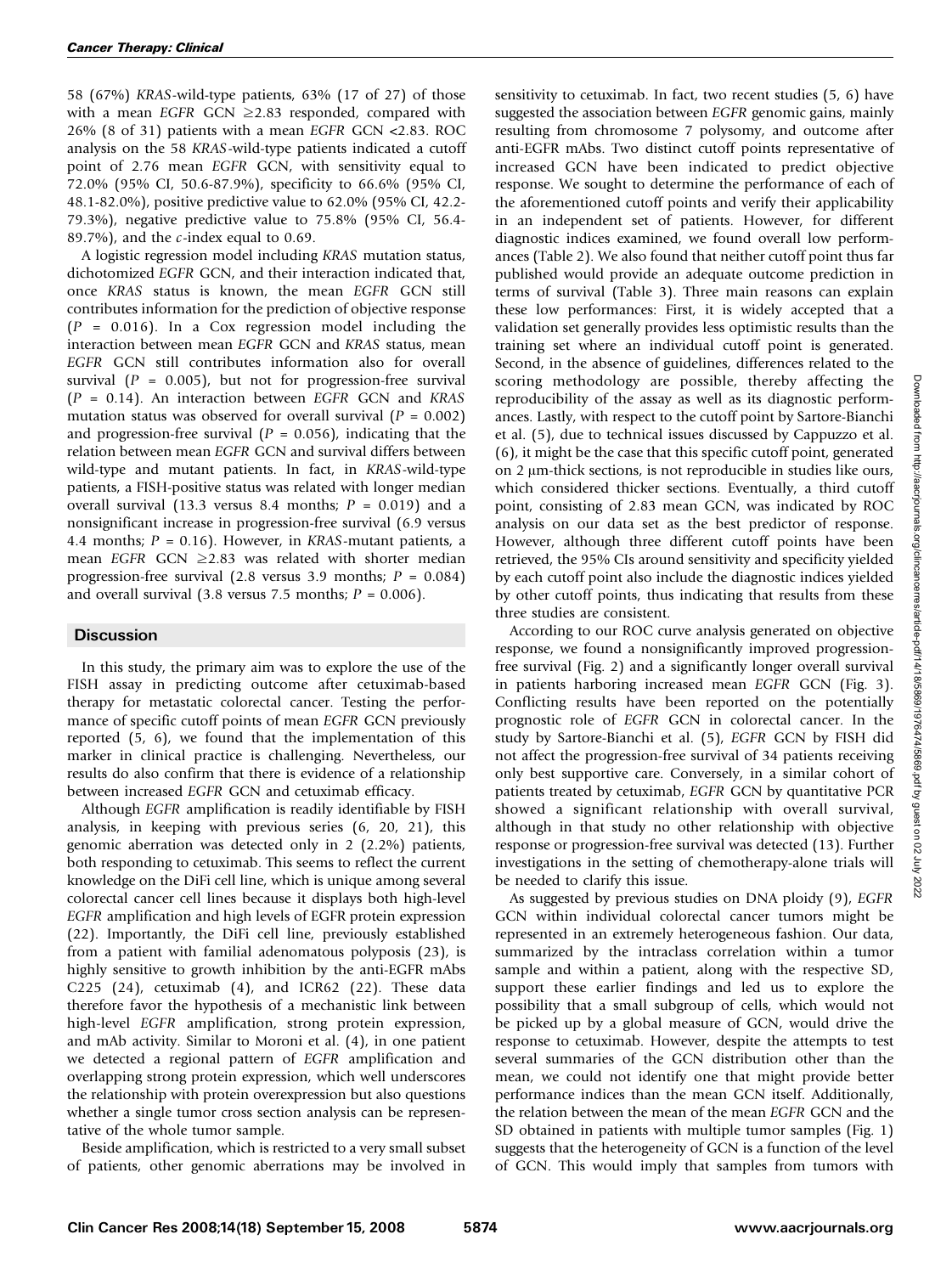overall low mean GCN are more homogeneous, making this specific FISH pattern easier to identify. Therefore, considering that in our experience and that of others (5, 6) the FISH assay yields a negative predictive value equal to 85.2%, these results suggest that the detection of low EGFR GCN would be particularly helpful to detect those patients less likely to respond to cetuximab-based treatments, thereby lowering the risk to exclude potentially responsive patients.

From a technical standpoint, the heterogeneity of GCN distribution may have relevant consequences even on the methodology followed for scoring. For instance, whereas in our study we took into account all scores deriving from four to five tumor areas, in samples with GCN heterogeneity, Cappuzzo et al. (6) elected to retain only the area showing the worst score. Clearly, these differences represent a call to standardize the interpretation of the FISH assay. With 38% paired samples being deemed discrepant for the FISH status in our series, the heterogeneous distributions of EGFR GCN affect the capability to reproduce predefined cutoff point values in multiple samples from the same tumor (Fig. 4). Consistent with these findings, two previous studies comparing primaries and related metastases again suggested that in non – small-cell lung cancer, the nonhomogeneous FISH patterns of EGFR GCN might yield discrepancies in 27% and 32% paired samples (25, 26). Of note, according to our data, there is no evidence to claim that a systematic difference of mean EGFR GCN between primary tumors and metastatic lesions could underlie these discrepancies.

KRAS mutations have been identified as markers of resistance to cetuximab in several studies (10– 12) and are rapidly finding their way to clinical practice. We aimed to study the combined effect of this marker and EGFR GCN on response and survival on cetuximab-based therapy. The optimal cutoff point to predict response in the 58 KRAS-wild-type patients was  $\geq$ 2.76 mean EGFR GCN, as compared with  $\geq$ 2.83 in the whole patient population. The c-index obtained in the KRAS-wildtype patients  $(0.69)$  was very similar to the  $c$ -index obtained in the whole population (0.71), suggesting a lot of variance of the EGFR GCN even in the KRAS-wild-type patients. In the two models considered for objective response and overall survival prediction, analysis of EGFR GCN significantly adds information to the knowledge of KRAS status. Furthermore, the significant interaction of overall survival with EGFR GCN in KRAS-wild-type and KRAS-mutant patients unexpectedly revealed a very dismal prognosis among KRAS-mutant patients harboring high EGFR GCN. To our knowledge, this study is the first to show that activating KRAS mutations overcome the potentially favorable role of increased EGFR GCN in colorectal cancer patients treated with cetuximab. In non – small-cell lung cancer, subgroup analyses based on KRAS mutation status showed that adding the anti-EGFR agent erlotinib to chemotherapy not only fails to provide more benefit over chemotherapy alone but may even determine a detrimental effect in patients with KRAS mutations (27). Massarelli et al. (28) also reported a poorer outcome after tyrosine kinase inhibitors in KRAS-mutant non– small-cell lung cancer patients harboring increased GCN. Despite reaching statistical significance, the negative interaction we observed between EGFR GCN and KRAS mutations in patients treated with cetuximab is difficult to explain and, given the relatively small number of patients, should be interpreted with caution. These findings are hypotheses-generating and deserve confirmation in future series.

Given the major role played by HER2 as a dimerization partner of the EGFR within the HER family of receptors (29), we tested HER2 GCN as a potential marker to guide patient selection. In keeping with previous reports (18, 20, 21), we found a low rate of HER2 amplification (5.2%), albeit always correlated to a positive HER2 protein expression. Interestingly, we detected an inverse relationship between HER2 gene amplification and cetuximab efficacy. This is in line with preclinical investigations in pancreatic cell lines, indicating that coexpression of EGFR and HER2 might be associated with resistance to cetuximab (30). In fact, although cetuximab is known to promote EGFR internalization (31), this process can be evaded by HER2-EGFR heterodimers (32). Given the ''drugability'' of HER2-associated tyrosine kinase, combinations including anti-HER2 approaches to overcome resistance to cetuximab would be of interest in HER2-driven tumors.

In conclusion, our results confirm an association between increased EGFR GCN and outcome in colorectal cancer patients treated with cetuximab. However, our prospective assessment of the performance of reported cutoff points and our rigorous assessment of GCN heterogeneity force us to conclude that clinical decision making based on any of the cutoff points thus far published is not warranted.

# Disclosure of Potential Conflicts of Interest

No potential conflicts of interest were disclosed.

## References

- 1. Cunningham D, HumbletY, Siena S, et al. Cetuximab monotherapy and cetuximab plus irinotecan in irinotecan-refractory metastatic colorectal cancer. N Engl J Med 2004:351:337-45.
- 2.Van Cutsem E, Peeters M, Siena S, et al. Open-label phase III trial of panitumumab plus best supportive care compared with best supportive care alone in patients with chemotherapy-refractory metastatic colorectal cancer. J Clin Oncol 2007;25:1658 ^ 64.
- 3. Jonker D, O'Callaghan CJ, Karapetis CS, et al. Cetuximab for the treatment of colorectal cancer. N Engl J Med 2007:357:2040-8.
- 4. Moroni M,Veronese S, Benvenuti S, et al. Gene copy number for epidermal growth factor receptor (EGFR) and clinical response to antiEGFR treatment in colorectal cancer: a cohort study. Lancet Oncol 2005;6:279-86.
- 5. Sartore-Bianchi A, MoroniM,Veronese S, et al.Epidermal growth factor receptor gene copy number and clinical outcome of metastatic colorectal cancer treated with panitumumab. J Clin Oncol 2007;25:3238-45.
- 6. Cappuzzo F, Finocchiaro G, Rossi E, et al. EGFR FISH assay predicts for response to cetuximab in chemotherapy refractory colorectal cancer patients. Ann Oncol 2007;19:717 ^ 23.
- 7. Hirsch FR, Varella-Garcia M, Bunn PA, Jr., et al. Epidermal growth factor receptor in non-small-cell lung carcinomas: correlation between gene copy number and protein expression and impact on prognosis. J Clin Oncol 2003:21:3798-807.
- 8.Wolff AC, Hammond ME, Schwartz JN; American Society of Clinical Oncology, College of American Pathologists. American Society of Clinical Oncology/College of American Pathologists guideline recommendations

for human epidermal growth factor receptor 2 testing in breast cancer. J Clin Oncol 2007;25:118-45.

- 9. Miyazaki M, FuruyaT, Shiraki A, et al.The relationship of DNA ploidy to chromosomal instability in primary human colorectal cancers. Cancer Res 1999;59:  $5283 - 5$
- 10. Benvenuti S, Sartore-Bianchi A, Di Nicolantonio F, et al. Oncogenic activation of the RAS/RAF signaling pathway impairs the response of metastatic colorectal cancers to anti-epidermal growth factor receptor antibody therapies. Cancer Res 2007;67:2643-8.
- 11. De Roock W, Piessevaux H, De Schutter J, et al. KRAS wild-type state predicts survival and is associated to early radiological response in metastatic colorectal cancer treated with cetuximab. Ann Oncol 2008;19:508 ^ 15.
- 12. Lièvre A, Bachet JB, Boige V, et al. KRAS mutations